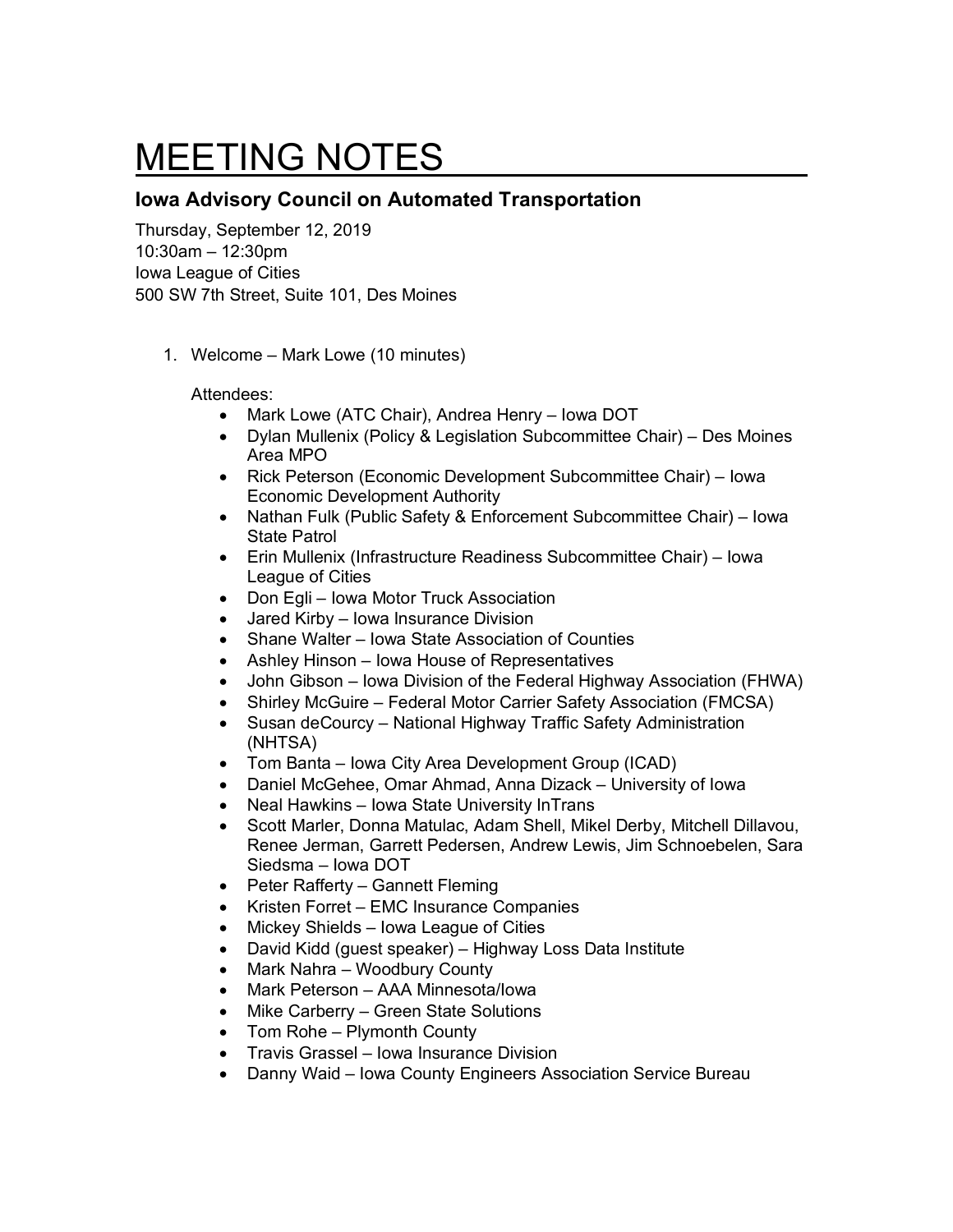## ADS Demonstration Grant

- Dan McGehee USDOT Automated Driving System (ADS) Demonstration Grant. More than 70 applications. We developed the ADS for Rural America project and just found out we received it, though it hasn't yet been announced publicly by the USDOT (some senators and congress people, including Congressman Loebsack, have announced their state's awards, so these are public). Hoping to announce our \$7 million grant award soon. Our project has a rural focus for aging population. UI submitted application, in partnership with the Iowa DOT and ISU.
- Omar Ahmad Reviewed slides. A 2.5-year project. Outcome will be a dataset unparallel to anything else out there. We'll be driving in different conditions, during different events (ex. football traffic). Data will be made available for others to access and use in research and will be available for five additional years after the project has concluded.
- 2. Subcommittee Updates (25 minutes)
	- a. Policy & Legislation Dylan Mullenix
		- Meeting on July  $30<sup>th</sup>$
		- Discussed ATC visioning with five focus areas
		- Adam Shell, Iowa DOT, talked about recent state legislation (HF387 and SF302)
		- Representatives from Nationwide Insurance presented on AVs and the insurance industry
			- $\circ$  It's going to be a slow process, which provides a window of opportunity
			- $\circ$  Who knows what vehicles will have various technology how does insurance verify?
			- o Discussed data sharing and security issues
	- b. Economic Development Rick Peterson
		- Meeting on August  $7<sup>th</sup>$
		- ATC vision update and discussion of five focus areas
		- Discussion with Accenture/Pillar Technology and New Bohemian Cooperative on emerging tech companies
		- AVs can provide a mobility opportunity to level the playing field from an economic standpoint and also for citizens who don't have the technology or access to a vehicle.
		- Pillar is leading the way in Columbus, OH for Smart City project
		- Reached out to ABI largest trade organization in Iowa
		- Dan McGehee possible partnership with British company, Latent Logic. They're using HD traffic cameras in Dubuque to analyze braking patterns to train AV vehicles and support AI/ML. Company is interested in coming to the US and Iowa.
		- Anna Dizack can build from the upcoming ADS for Rural America grant to strategically reach out to businesses. We're starting to plan/strategize for this.
	- c. Public Safety & Enforcement Nathan Fulk
		- Held meeting on August  $15<sup>th</sup>$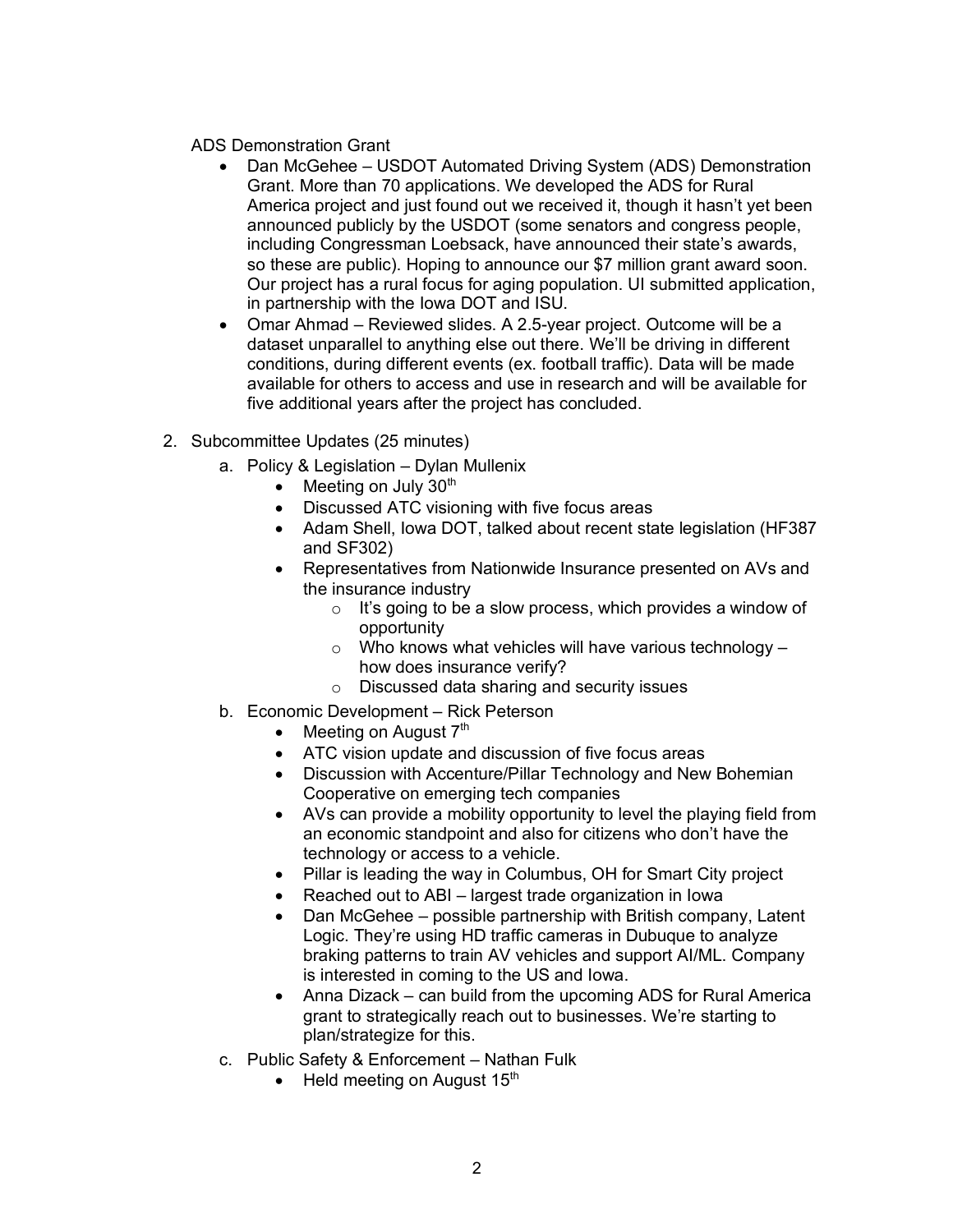- ATC vision discussed. Adapting to changing laws, exploring vehicle identification standards (how to mark AVs for law enforcement), promoting crash scene investigation, safe incident management.
- DPS attorney, Catherine Lucas, participated in meeting, did a lot of research and review beforehand. They need to make sure law enforcement is trained.
- Following distance discussion as part of HF387. Talked about challenges to reasonable and prudent. Iowa is not concerned with this constitutionally. Catherine found DOT training manual has info on this. Need to make sure we're consistent.
- Platooning regulations. Discussion of emergency response as it relates to platooning.
- Adam Shell, Iowa DOT, provided an update from the Automated Vehicle Symposium (AVS) meeting.
- d. Infrastructure Readiness Erin Mullenix
	- Met August  $27<sup>th</sup>$
	- Discussed ATC visioning update. As Peter Rafferty said, infrastructure readiness is more than just pavement—it includes physical and digital infrastructure. How is this being aligned and how does the rural nature play into this?
	- Adam Shell, Iowa DOT, presented on the Cooperative Automated Transportation Service Layer Plan (CAT SLP)
	- Mike Lauer with the Iowa Communications Network (ICN) presented on the Iowa's digital infrastructure. Iowa has an advanced network and 5G opportunities. Constantly improving upon the network. Discussed legislative needs and discussion to expand the network use.
	- Neal Hawkins and Skylar Knickerbocker presented on the Iowa Signal Phasing and Timing (SPaT) Map Demonstration Project. First system installed in Dubuque.
	- Dylan Mullenix Senator Cournoyer was on the call, asked Mike Lauer to get in touch with her on how we can address legislative issues around expanding ICN.
- Anna Dizack asked Adam Shell to discuss direction for next quarter's subcommittee meetings
- Scott Marler subcommittees are where we get the work done. This is an open invitation to get involved and be engaged with the subcommittees.
- Adam Shell next quarter we will have joint subcommittee meetings to collaborate on topics discussed this quarter. Infrastructure Readiness and Economic Development will meet together. Policy & Legislation and Public Safety & Enforcement will meet together.
- Scott Marler clarification we're not combining the subcommittees, but just this round of subcommittee meetings.
- 3. Iowa AT Planning Peter Rafferty (10 minutes)
	- Peter Rafferty provided a handout on the ATC vision (handout inserted after these meeting notes and PDF document included in "September 12,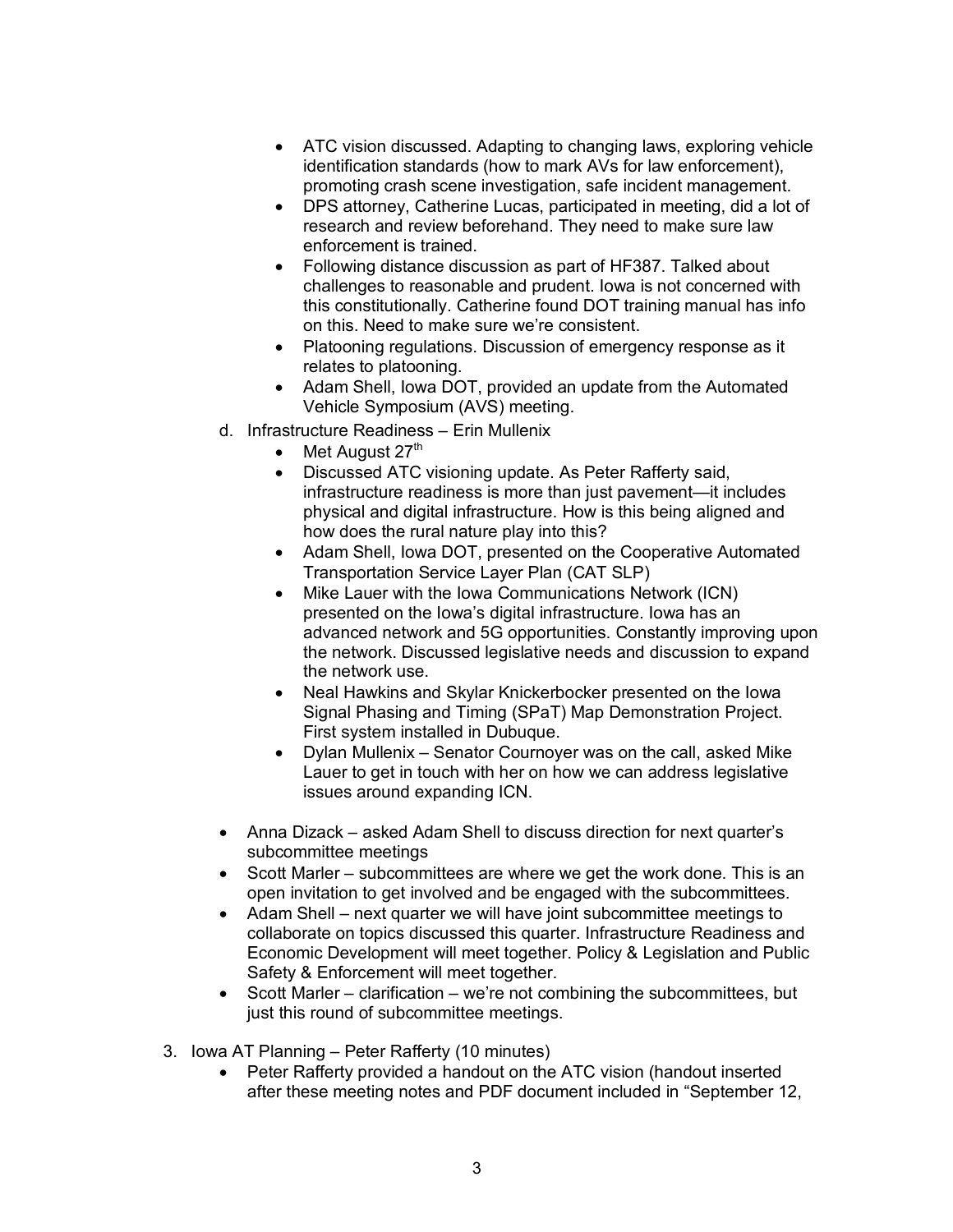2019 ATC Meeting" SharePoint folder). Walked through items under each subcommittee.

- Next steps:
	- o Joint subcommittee meetings, as discussed.
	- o Take a close look at the handout and provide comments or bring additional items to the joint subcommittee meetings.
	- o Provide any comments to Peter Rafferty, Adam Shell, or Anna **Dizack**
- Scott Marler echoed Peter's invitation to provide comments. This is our plan to work on becoming an AV-ready state.
- 4. ATC Communications Andrea Henry (10 minutes)
	- Andrea Henry discussed information on the plan to appoint one communications professional to each subcommittee. These communications reps will then meet as a team to discuss approach. This group will need to reach out to others to accomplish tasks and push out information.
		- o Policy & Legislation: Andrea Henry, Iowa DOT
		- o Infrastructure Readiness: Rachel Bennett, Iowa State Association of **Counties**
		- o Economic Development: invitation extended, awaiting response
		- o Public Safety & Enforcement: DPS communications person unable to accept role due to workload, Andrea Henry working on finding new rep
	- Branding currently working on a PowerPoint template, new logo for the ATC, color scheme, etc. (see ATC meeting presentation for colors and example website page).
	- As we move forward, we will also be working to develop a disaster communications plan to deal with a major AV crash (example cited in ATC visioning process).
	- Currently working on a website. Team has discussed different options and come up with the three that best fit for now.
		- o AVinIowa
		- o IowaDrivingAV
		- o IowaATCouncil
		- o Dan McGehee likes IowaDrivingAV. More active, like we're driving AV research in the state.
		- o Mark Lowe agrees, likes IowaDrivingAV
		- o Nathan Fulk liked the IowaDrivingAV, not IowaATCouncil (which portrays just a focus on the Council)
		- $\circ$  Dylan Mullenix why AV in title vs. AT?
			- Andrea Henry we decided that AV may be preferred, as it is what the public likely understands/recognizes more than AT.
		- o Shirley McGuire IowaDrivingAV gets her vote
		- o From the initial discussion, IowaDrivingAV was the preferred one of the group. We should get any feedback by the end of the day Monday so that the URL can be established.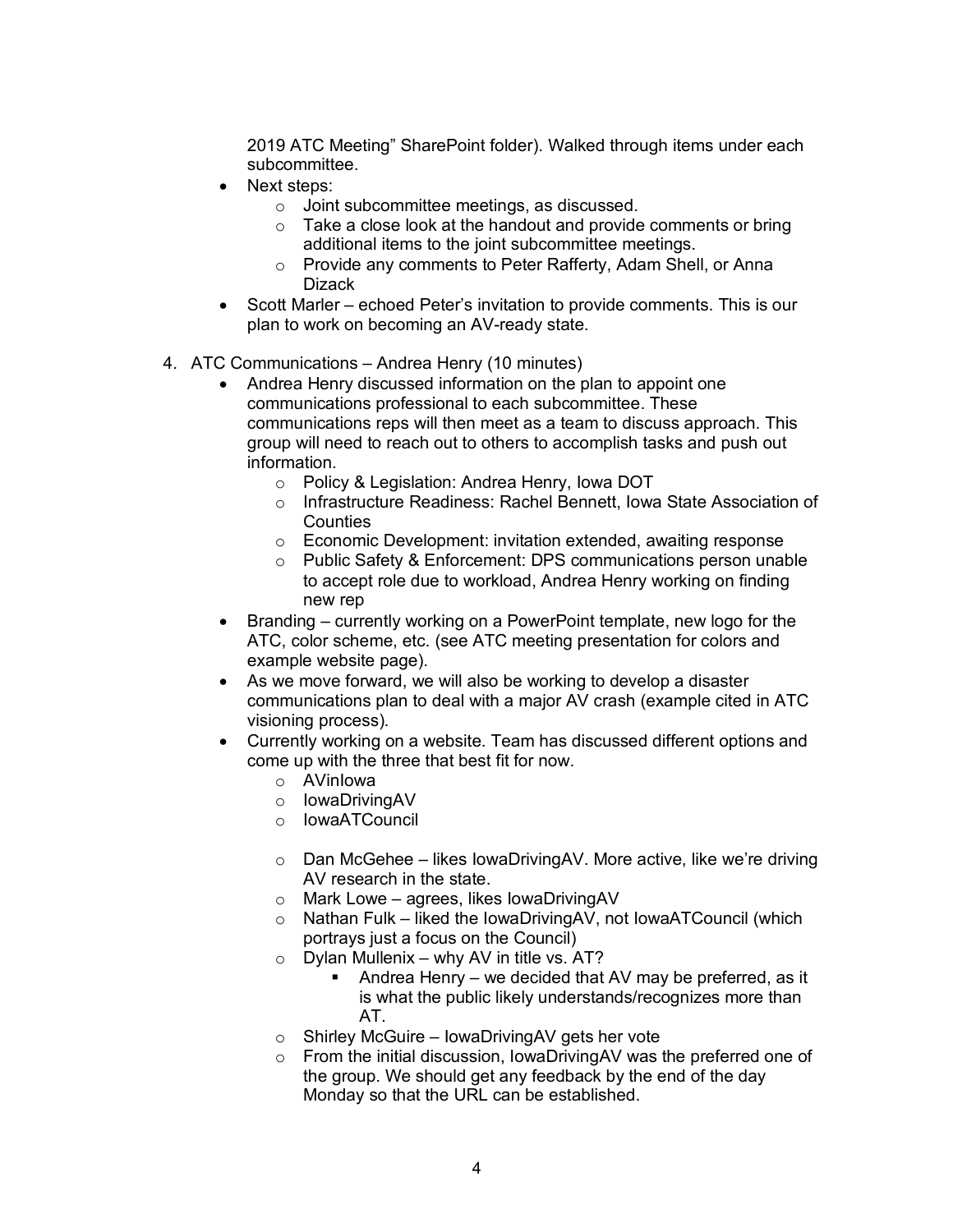- $\circ$  Anna Dizack we can always change the name later if we find something we like better, correct?
	- Andrea Henry yes, we could do a redirect.
- Andrea Henry do we secure a .com, .net. or .org address? .com typically used for commercial entities, .net for tech or network company (might be good to reflect for this group), and .org is usually schools and non-profits.
	- o Mark Lowe likes .org. Doesn't feel like a business or trying to sell something. We're trying to be a trusted resource and have many non-profits participating.
	- $\circ$  Shirley McGuire agrees, like .org
	- o Neal Hawkins like the comfort level of .org. Can we purchase all three to hold them but use .org as the primary?
		- Andrea Henry yes, we plan to purchase others and do redirects.
- Andrea Henry provided a website mock-up. Goal is to keep it focused and providing key messaging. Focus on the core charter with the group, anticipate this growing over time.
	- $\circ$  Neal Hawkins a changeable banner would be nice, with some rural scene photos, too.
	- $\circ$  Dan McGehee we have some images of rural AV and simulators we could provide.
	- $\circ$  Mark Lowe echoed rural focus. Would like to see people in pictures, too. Human element is important.
	- $\circ$  Dan McGehee add university partners to list?
- 5. The Impact of Automation on Roadway Safety and Insurance, Dr. David Kidd Dan McGehee (60 minutes)

*David G. Kidd is a senior research scientist at the Highway Loss Data Institute. Dr. Kidd studies how drivers use different technologies, whether they are built into vehicles or brought into them, and the effects of those technologies on driver behavior, cognition, performance and safety. He has authored papers on topics such as driver assistance and driving automation technology, distracted driving, safety belt use and rear visibility. Prior to joining HLDI, Dr. Kidd spent seven years at the Insurance Institute for Highway Safety. He received a bachelor's degree from Virginia Tech and a doctorate in psychology from George Mason University.*

- Dr. David Kidd presented information about the Insurance Institute for Highway Safety (IIHS) and Highway Loss Data Institute (HLDI) and information on US auto insurance basics.
- Real world effects of crash avoidance systems was discussed and how HLDI is working to gather auto manufacturers VINs and understand the types of features associated with those vehicles (a work in progress).
- There is a voluntary commitment from 20 OEMs to make automatic emergency braking (AEB) a standard feature on all cars by September 2022.
- While humans aren't perfect at driving, we're not bad. It's important to determine what went wrong when involved in a crash.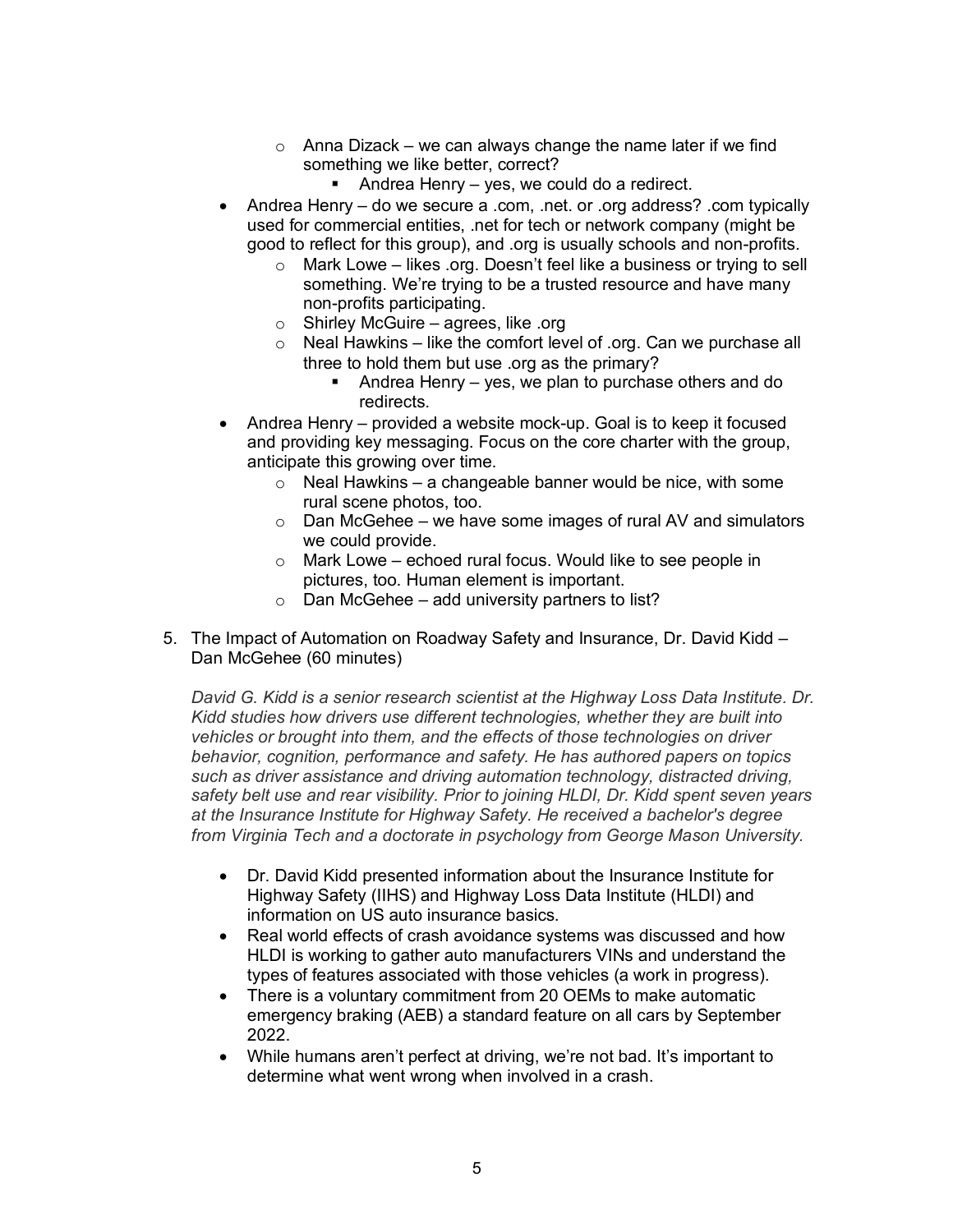- 41% of the 94% of crashes attributed to humans were recognition errors. ADS needs to reliably recognize and avoid critical situations better than humans.
	- o 33% were decision errors (speed, wrong assumptions about other road users, illegal maneuvers, aggressive driving, etc.) – ADS needs to make better decisions, obey traffic laws and predict the future better than humans.
	- o 11% performance and 7% nonperformance errors no or insufficient braking, oversteering, etc.
- Functional performance looking at Level 2 (L2)
	- o Automatic emergency braking (AEB) is overrepresented in some types of rear-end crashes (turning vehicle, weather conditions, changing lanes, high-speeds – some areas that AEB struggles to recognize and react to).
- Adaptive Cruise Control (ACC)
	- o At higher speeds technology ignores stationary objects, so human driver needs to intervene because tech won't work
	- o Less common hazards may or may not be detected (ex. stopped postal truck, farm equipment, first responder vehicles, etc.)
	- $\circ$  Tesla Autopilot limitations. Lane lines Tesla designed to follow solid lane line which is what has caused vehicles to crash into attenuators when lanes split
- Challenges for the insurance industry:
	- o Reliable information about vehicle features does not exist
		- Rely on partnerships with OEMs. No database of VIN data.
	- o Software updates can change function and performance of existing hardware – insurance has no way to know if software updates have been accepted in which vehicles
	- o Data sharing for establishing liability, supporting accurate pricing, and assisting with risk management – how to determine which ADS was activated, did driver try to take control, etc.
	- $\circ$  Equipment that enables advanced technology may be mounted in locations susceptible to damage
		- May not be cheaper to insure because crashes/claims may go down but the cost to fix vehicles with this tech will increase significantly
		- § Does this mean liability insurance needs to increase in the future?
	- $\circ$  Fleet fitment of ADAS and driving automation turnover of passenger vehicles is very slow. 2038 prediction is that 98% of vehicles registered will have rear cameras.
- AVs will be here soon, but the use cases will be limited at first
- Erin Mullenix was there any look at demographics of drivers with the decrease in claims of those that own ADS technology?
	- $\circ$  David Kidd we have demographic, geographic info on who can drive the vehicle.
- Mark Lowe Markings and signs state has no liability unless infrastructure is confusing. When does it become confusing for the vehicle?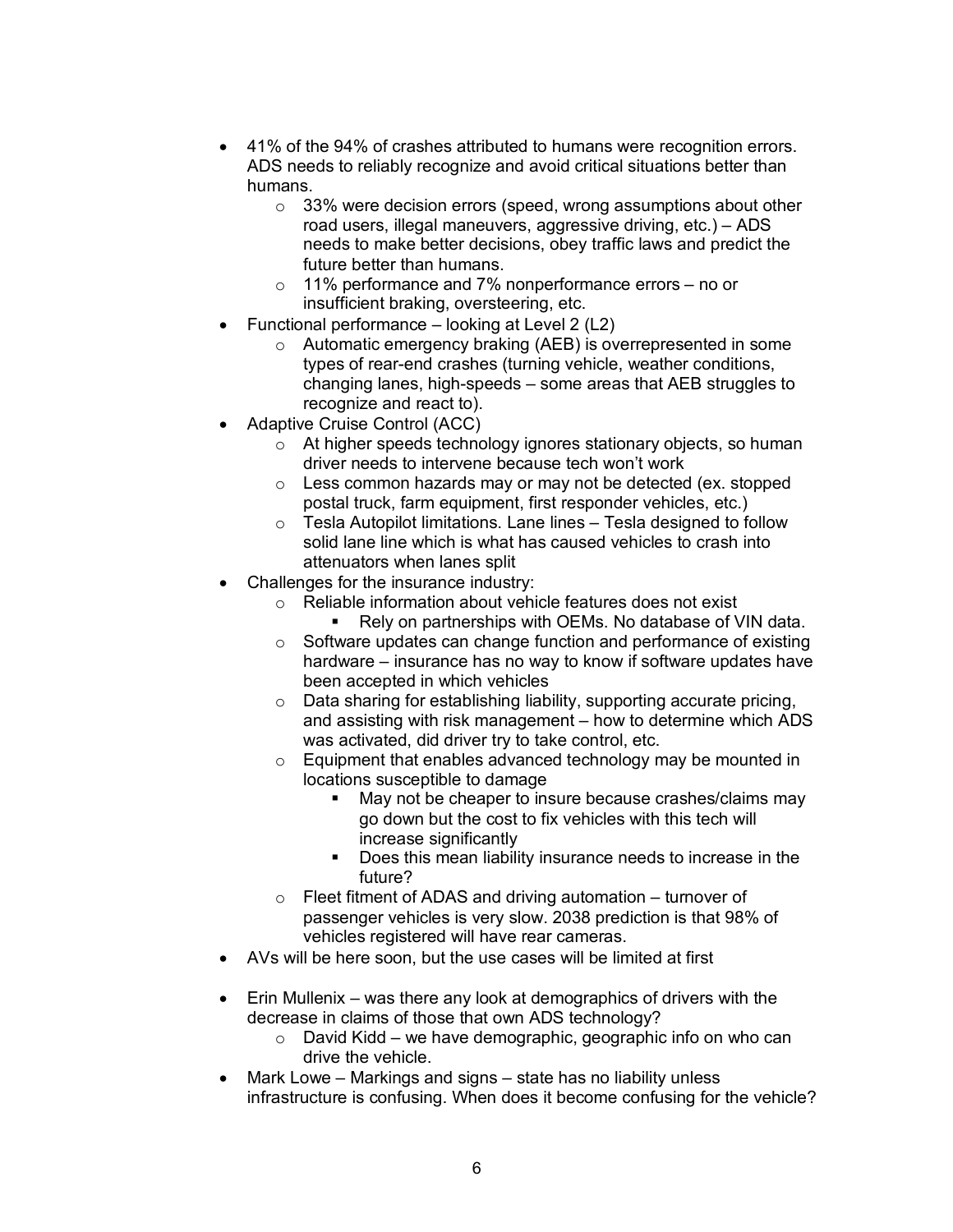Vehicle inspection process (last in Iowa 1983) – question if we need to do this now.

- $\circ$  David Kidd many other states pondering this as well. Also commented on the need for infrastructure condition.
- Mark Lowe once had a gentleman comment: "how do I advocate for less safety features on a vehicle?" Affordability issue. There is still an economic component of availability of new tech due to cost.
	- o David Kidd there are a lot of education and financial issues.
- Scott Marler What is the average time to get saturation of a new tech? Market penetration for passenger fleet to turnover?
	- $\circ$  David Kidd Approximately 25-30 years
	- o Scott Marler commercial fleet not the same, correct?
	- o David Kidd correct. Faster, flips over more. HLDI not looking at this now but working on it.
- Dylan Mullenix Will you work with cities/counties to discuss what works best for AVs in terms of lane markings?
	- o David Kidd eventually. Currently getting feet wet with ADS/AV and infrastructure within V2I. Build a more representative knowledge of what works for AVs. Someday look at what is needed to ensure safety.
	- $\circ$  Neal Hawkins AASHTO and others having conversations, working to get standards out there.
- Jared Kirby insurance companies providing telematic options is this data being used in HLDI research?
	- o David Kidd HLDI would like to. Limitations because conventional ways of scoring are still based on old categories and companies are not willing to share data. Not using data off of vehicle yet due to lack of sharing. Insurers realizing info in vehicle or phone is a stop gap, so we see an opportunity for V2V or V2I to determine driver rating.
- Peter Rafferty VIN data seeing other states collecting information in other ways. Are there any other states collecting this VIN information and do they have any recommendations in that regard?
	- $\circ$  David Kidd A lot of states are trying to figure out their way. California is leading the way as it relates to HAV testing. Integrate the options in the VIN or get during registration stage. Maybe there's a way to indicate automation—VINs alone won't work, need to supplement with other data.
	- $\circ$  Neal Hawkins working with rental car companies it's a smaller subset to look at.
	- o David Kidd not necessarily. Rental car companies likely don't even know what they have in their fleet. Or the tech may be turned off. Example: his seatbelt reminder was turned off.
- Mark Lowe use registration system to capture AV/ADAS. Always issues in changing this and regulations related to AAAMVA. Standards to crash reporting, need to update.
- Neal Hawkins Are there any recommendations for local or state agencies to inform change? Biggest claims is parking – 8' isn't wide enough, make spaces larger.